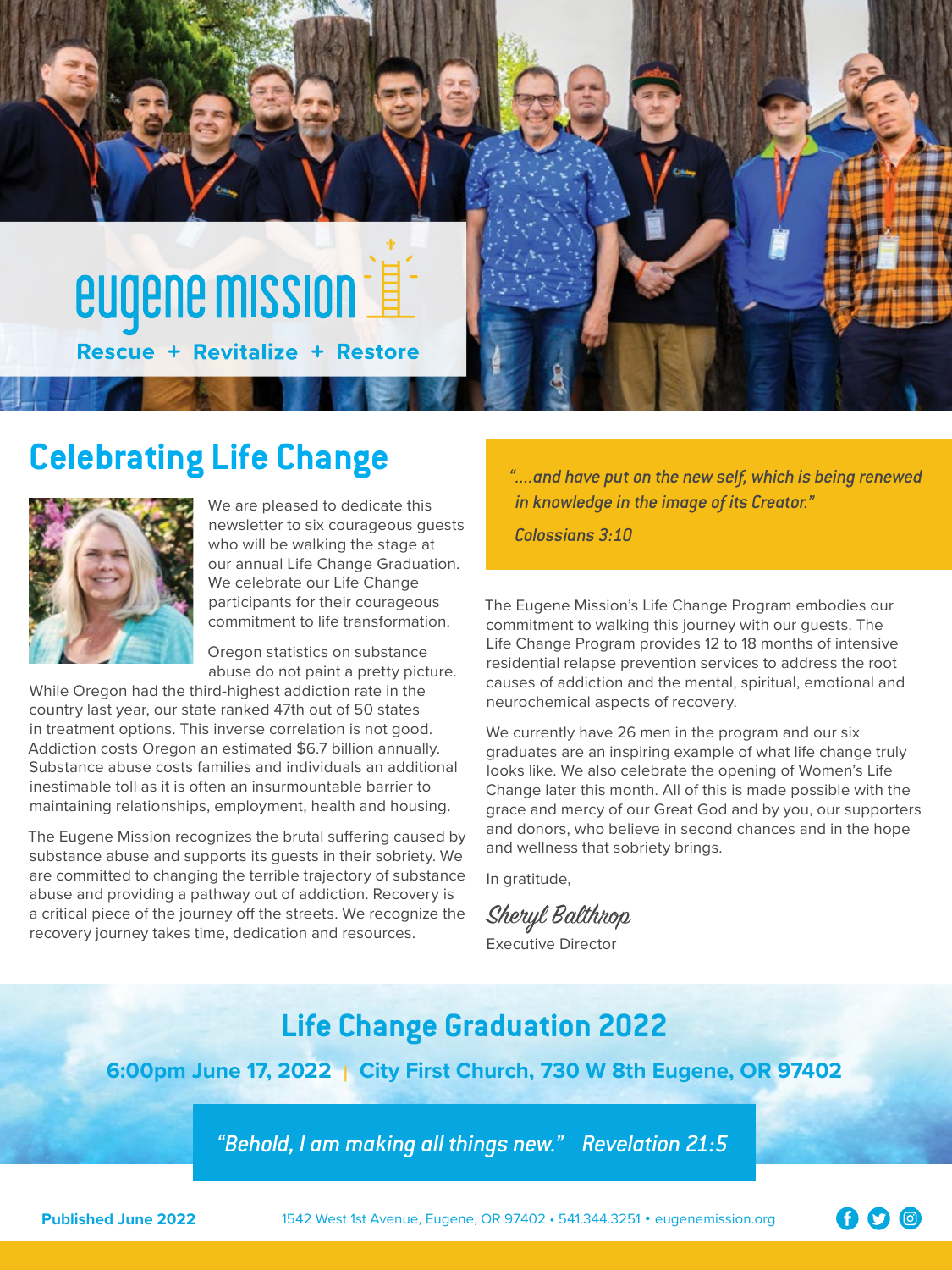

## **Joshua Trenton**

Joshua Trenton came to the Eugene Mission in July of 2021 from the Buckley Detoxification Center.

"I had a seizure at work and that meant a blood test at the hospital," says Joshua. "Let's just say it was positive."

Joshua worked in the restaurant industry in Southern Oregon and when asked to describe his days, he shared, "I would start my day with a drink, then go to the liquor store during my break, drink at work and then go home and continue drinking." Joshua described himself as a "functional alcoholic" and then admitted, "that was the alcoholic justifying the alcoholic."

When Joshua walks the stage at the Life Change Graduation, he will be one year sober and working full time at Glory Bee Distributors.

"I have a job that is really a future for me," he says. "I love being back to work and on a career path. There is no looking back for me."

When Joshua arrived at the Buckley Detox Center a year ago, he described that as a time of profound hopelessness.

"My sister drove me to Buckley," says Joshua. "I didn't think I would make it one day. After four days at Buckley, I knew I needed an intensive program. They recommended the Life Change Program."

"I remember thinking 'wow, a whole year,' but that time flies," shares Joshua. "It is the real deal and you get out of it what you put into it. The structure of daily schedules, being on time, coursework, counseling sessions and group process. It really works and it goes by really fast."

Joshua's favorite part of the Life Change Program was the field trips and activities. Joshua fondly remembers the camping trip up the McKenzie and deep-sea fishing.

"I had never been deep-sea fishing before, and I had never been deep-sea fishing sober!" says Joshua. "There were so many 'sober firsts' for me: going to the movies, bowling, camping. It was so much fun and there were no drugs or alcohol. It was kind of amazing."

Joshua has been reunited with his family and with his daughter who is ten years old.

"My alcoholism cost me my relationship," says Joshua. "I look forward to being the dad my daughter deserves."

Joshua plans to stay in the Eugene area, working and enjoying family time.

"My next step is to begin to find housing while I live at the Eugene Mission and save for my future."

# **Santiago Sorocco**

Santiago Sorocco came to the Eugene Mission early in the summer of 2021 after losing his housing and future to alcoholism.

"Alcohol was definitely my drug of choice," shares Santiago. "I would try to justify that I was a 'functional alcoholic."



Santiago is a Marine Corps veteran with a love for science and marine biology.

"I wanted to go to school after the Marine Corps to become a marine biologist, but life started to happen," he says.

Santiago and his wife had a child, then another, and then twins. Santiago went to work to support the family.

Santiago tells of a house fire and one of the twins perishing. The children's mother left one evening for dinner out with the three surviving children and never returned.

"I didn't know where they were for decades," shares Santiago. "There was a lot of pain and struggle over the ensuing years."

Santiago was living in his car when he decided to give the Life Change Program a try.

When Santiago walks the stage at the Life Change Graduation, he will be one year sober, working full-time at Brun's Apple Market while going to school full-time at Lane Community College.

"The more you study science, the more evident it becomes that this is the work of a Creator," shares Santiago. "This is God's design. It is undeniable in my mind. God has become number one in my life."

Santiago's favorite memory of the Life Change journey happened on a deep-sea fishing trip out of Charleston, Oregon. An essential element of the Life Change Program is field trips and outings to learn how to recreate and enjoy leisure time in sobriety.

"The weather got really bad and the water was choppy," says Santiago. "I stood out in the rain and just pondered the dream of pursuing marine biology with that great big ocean all around me. It was a very emotional experience for me."

Santiago shares that the patience and guidance of the Eugene Mission staff and volunteers is likened to teaching a child to ride a bike.

"They are there to help you get your balance, even as they take their hand off the seat and run behind you," relates Santiago. "As you work through the program, they are there to put their hand back on the seat if you need it."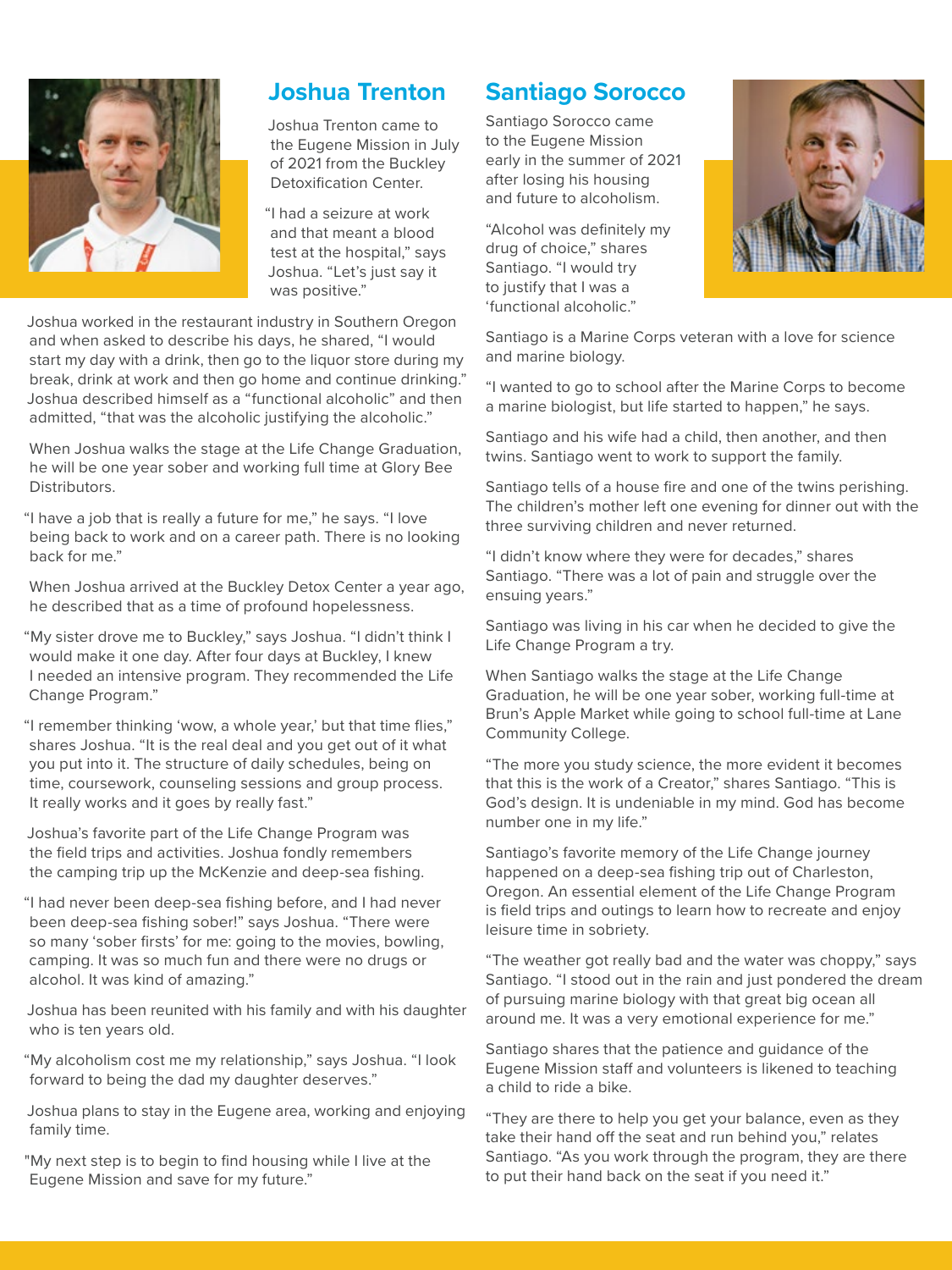



#### **Darren Banks**

Darren Banks came to the Eugene Mission in early 2021 after multiple unsuccessful attempts to overcome addiction to alcohol, marijuana and methamphetamine.

"My life had become completely unmanageable," shares Darren. "I could not

function as a parent, a human being or in my profession. I would self-isolate and I became suicidal."

When Darren walks the stage at the Life Change Graduation, he will be over a year clean and sober, with a new outlook on life, sobriety and faith in God. Darren was recently re-licensed as a residential contractor and has returned to working in the trade he loves but lost to his addiction.

"I love remodels, roofing and building decks, but framing is my all-time favorite part of construction," shares Darren with a huge smile. "It is so satisfying to take a pile of lumber and turn it into a dwelling—a home."

Darren's addiction spiraled out of control when he began using methamphetamine in addition to chronic alcoholism.

"I was unreliable, not showing up to jobs," he shares. "Ultimately, I was living alone in a trailer in Saginaw. I had l ost all hope."

Darren came to the Eugene Mission after hearing about the Life Change Program.

"I needed more than just a 30-, 60- or 90-day program," explains Darren. "I needed time spent with mentors and

*"Therefore, if anyone is in Christ, the new creation has come: The old has gone, the new is here!" 2 Corinthians 5:17*

people who could model for me what sober living looks like. I needed to commit to the year-long process. I needed to know God and to surrender this burden."

Darren shares that his favorite part of the Life Change journey was the time spent with program staff and the community volunteers who teach classes and lead outings for community service and recreational activities.

"I have acquired a community of friends and mentors that support me in my faith and sober lifestyle," says Darren. "I am not alone in this. The Mission staff have been incredible."

Most important to Darren is the restoration to his son, three older brothers and his mother who is in hospice care.

"One of my brothers had disowned me," shares Darren. "My son didn't speak to me for five years. Now they get to see sober Darren. We are back in communication and it is such a blessing."

#### **David Acosta**

David Acosta came to the Eugene Mission's Life Change Program early last summer seeking help for self-destructive thinking patterns and bouts of alcoholism.

"I worked for four decades in a family construction business," shares David.

"Every day was filled with hard work followed by one big party afterwards. I had a major drinking problem but I was also a workaholic. I had no idea how to achieve any kind of balance in life."

When David was in his 20s, he received several DUIIs that resulted in jail time and despair. Shortly after being released from jail, David's younger brother died by suicide after ingesting crystal methamphetamine. That devastating loss was the beginning of David's quest to end his own self-destructive tendencies. David sought spiritual guidance and dedicated his life to Christ. David quit drinking and while he lived a sober life,